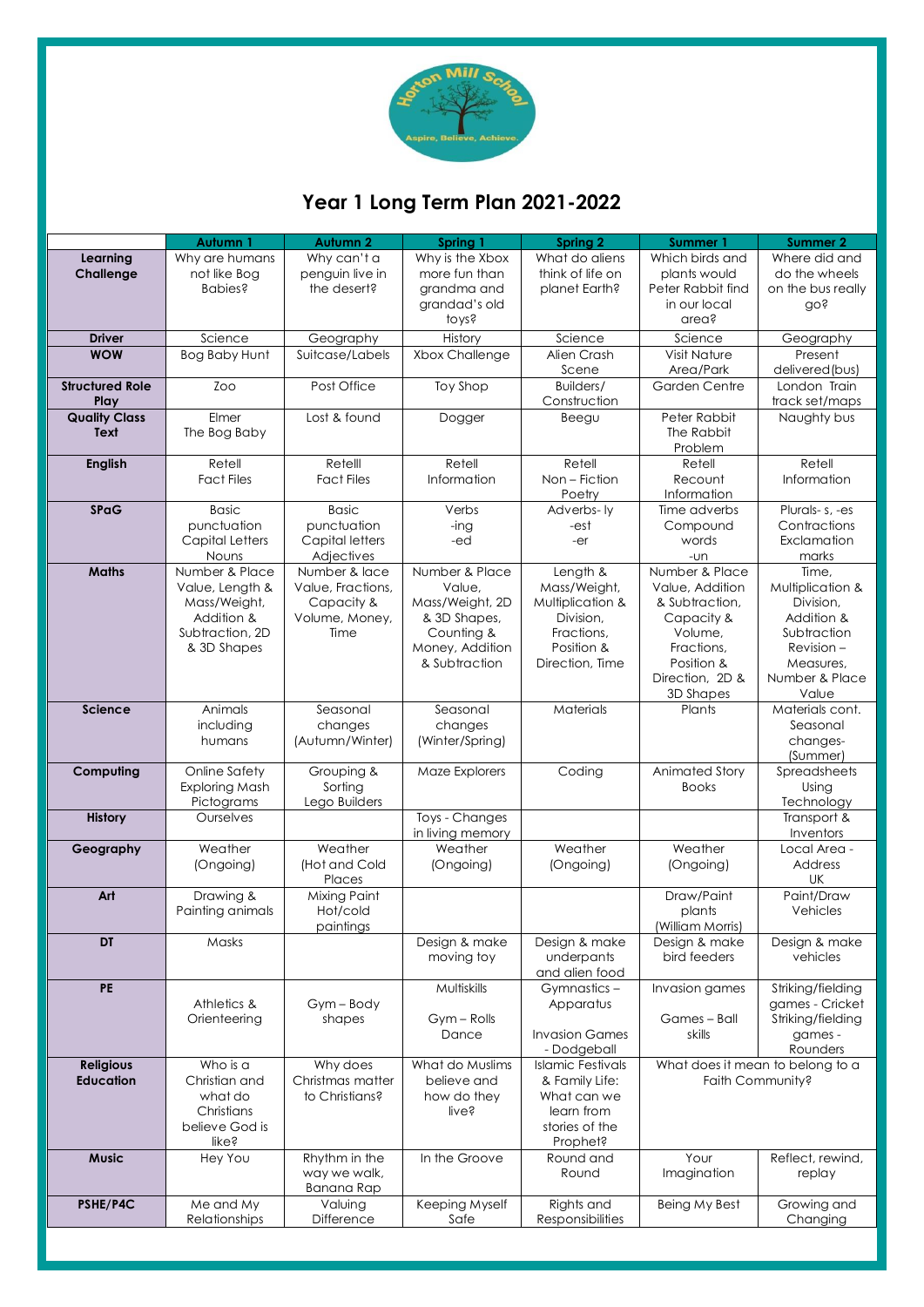

# **Year 2 Long Term Plan 2021 - 2022**

|                              | Autumn 1                                                                                 | <b>Autumn 2</b>                                                                                                     | Spring 1                                                                                                                                                | <b>Spring 2</b>                                                                                                  | <b>Summer 1</b>                                                                                                                      | <b>Summer 2</b>                                                                                                               |
|------------------------------|------------------------------------------------------------------------------------------|---------------------------------------------------------------------------------------------------------------------|---------------------------------------------------------------------------------------------------------------------------------------------------------|------------------------------------------------------------------------------------------------------------------|--------------------------------------------------------------------------------------------------------------------------------------|-------------------------------------------------------------------------------------------------------------------------------|
| Learning<br>Challenge        | What was it like<br>when the<br>Queen came to<br>the throne in<br>1953?                  | What is our<br>school made<br>of?                                                                                   | Would you<br>rather live in<br>Kenya or the<br><b>NK's</b>                                                                                              | Why do we love<br>to be beside the<br>seaside?                                                                   | How can you be<br>the next<br>Masterchef?                                                                                            | Why would a<br>dinosaur not<br>make a good<br>pet?                                                                            |
| <b>Driver</b>                | History &<br>Geography                                                                   | Science                                                                                                             | Geography                                                                                                                                               | Geography                                                                                                        | Science                                                                                                                              | Science                                                                                                                       |
| <b>WOW</b>                   | Coronation<br>video                                                                      | Giant bubbles                                                                                                       | Drumroots<br>workshop                                                                                                                                   | Gallery Oldham<br>workshop                                                                                       | Cooking<br>activities                                                                                                                |                                                                                                                               |
| <b>Quality Class</b><br>Text | The Snow<br>Queen by Hans<br>Christian<br>Anderson (retold                               | Traction Man by<br>Mini Grey                                                                                        | Lila and the<br>Secret of Rain<br>by David<br>Conway                                                                                                    | The Owl and the<br>Pussycat by<br><b>Edward Lear</b>                                                             | Jack and the<br><b>Baked Beanstalk</b><br>by Colin<br>Stimpson                                                                       | Dinosaur Drip<br>&<br>The Dinosaur's<br>Diary by Julia                                                                        |
| <b>English</b>               | by S Davidson)<br>Fairy stories                                                          | Stories with<br>familiar settings                                                                                   | Stories from<br>other cultures                                                                                                                          | Adventure<br>stories                                                                                             | Stories with<br>familiar settings                                                                                                    | Donaldson<br>Adventure<br>stories                                                                                             |
|                              | Recounts<br>Performance<br>Poetry                                                        | Recounts &<br>$Non-$<br>Chronological<br>Reports<br>Poetry based on<br>a theme                                      | $Non -$<br>Chronological<br>Reports<br>Poetry based on<br>a theme                                                                                       | Recounts &<br>Instructions<br>Performance<br>Poetry                                                              | Non-<br>Chronological<br>Reports<br>Poetry based on<br>a theme                                                                       | Instructions &<br>$Non -$<br>Chronological<br>Reports<br>Poetry based on<br>a theme                                           |
| <b>Maths</b>                 | Number & place<br>value<br>Addition &<br>subtraction<br>Number facts to<br>20            | Addition &<br>subtraction<br>Number facts to<br>100<br>Measures:<br>Money<br>Multiplication:<br><b>Equal Groups</b> | Practise &<br>extend prior<br>learning for<br>number &<br>calculation<br>Multiplication &<br>division<br>Data handling:<br>Tally charts &<br>pictograms | Practise &<br>extend prior<br>learning for<br>number &<br>calculation<br>Geometry: 2D &<br>3D shape<br>Fractions | Practise &<br>extend prior<br>learning for<br>number &<br>calculation<br>Measures:<br>Length<br>Geometry:<br>Position &<br>direction | Practise &<br>extend prior<br>learning for<br>number &<br>calculation<br>Measures:<br>Money/mass/<br>capacity/<br>temperature |
| <b>Science</b>               | Animals<br>including<br>humans<br>(Nutrition)                                            | Materials<br>- Famous<br>inventors and<br>scientists:<br>Charles<br>Macintosh                                       | Materials<br>(including forces<br>acting on them)<br>- Famous<br>inventors and<br>scientists:<br>John Boyd<br>Dunlop                                    | Plants                                                                                                           | <b>Healthy Eating</b><br>- Famous<br>inventors and<br>scientists:<br>'Are doctors<br>scientists?'                                    | <b>Habitats</b><br>- Famous<br>inventors and<br>scientists:<br>Mary Anning                                                    |
| Computing                    | E-safety &<br>Creating<br>pictures                                                       | Spreadsheets                                                                                                        | Questioning and<br>effective<br>searching                                                                                                               | Coding                                                                                                           | Making music                                                                                                                         | Presenting ideas                                                                                                              |
| <b>History</b>               | Britain in the<br>1950s<br>The monarchy                                                  | Famous person<br>from the past<br>Charles<br>Macintosh                                                              | Famous person<br>from the past                                                                                                                          | Famous person<br>from the past<br>(Grace Darling)                                                                |                                                                                                                                      | Famous person<br>from the past<br>Mary Anning                                                                                 |
| Geography                    | Capital cities of<br>the UK<br>Oldham local<br>area                                      |                                                                                                                     | A place outside<br>Europe<br>Continents of<br>the world                                                                                                 | Features of an<br>island<br>Oceans of the<br>world                                                               | How an area<br>has been<br>spoiled or<br>improved                                                                                    |                                                                                                                               |
| Art                          | Drawing with<br>various grades<br>of pencil<br>London<br>buildings (using<br>viewfinder) | Drawing with<br>charcoal, pencil<br>and pastel                                                                      | Painting - colour<br>mixing                                                                                                                             | Painting - colour<br>mixing                                                                                      | Drawing with<br>charcoal, pencil<br>and pastel                                                                                       | Printing<br>camouflage<br>patterns                                                                                            |
| DT                           |                                                                                          | Models of<br>buildings                                                                                              | Clay pots<br>African jewellery                                                                                                                          |                                                                                                                  | Making healthy<br>foods                                                                                                              | Model habitats                                                                                                                |
| PE                           | Gymnastics-<br>solo sequences<br>Dance                                                   | Athletics<br>Invasion games -<br>dodgeball<br>Dance                                                                 | Gymnastics-<br>apparatus                                                                                                                                | Multiskills                                                                                                      | Invasion games<br>Football Euro<br>competition                                                                                       | Striking/fielding<br>games - Cricket                                                                                          |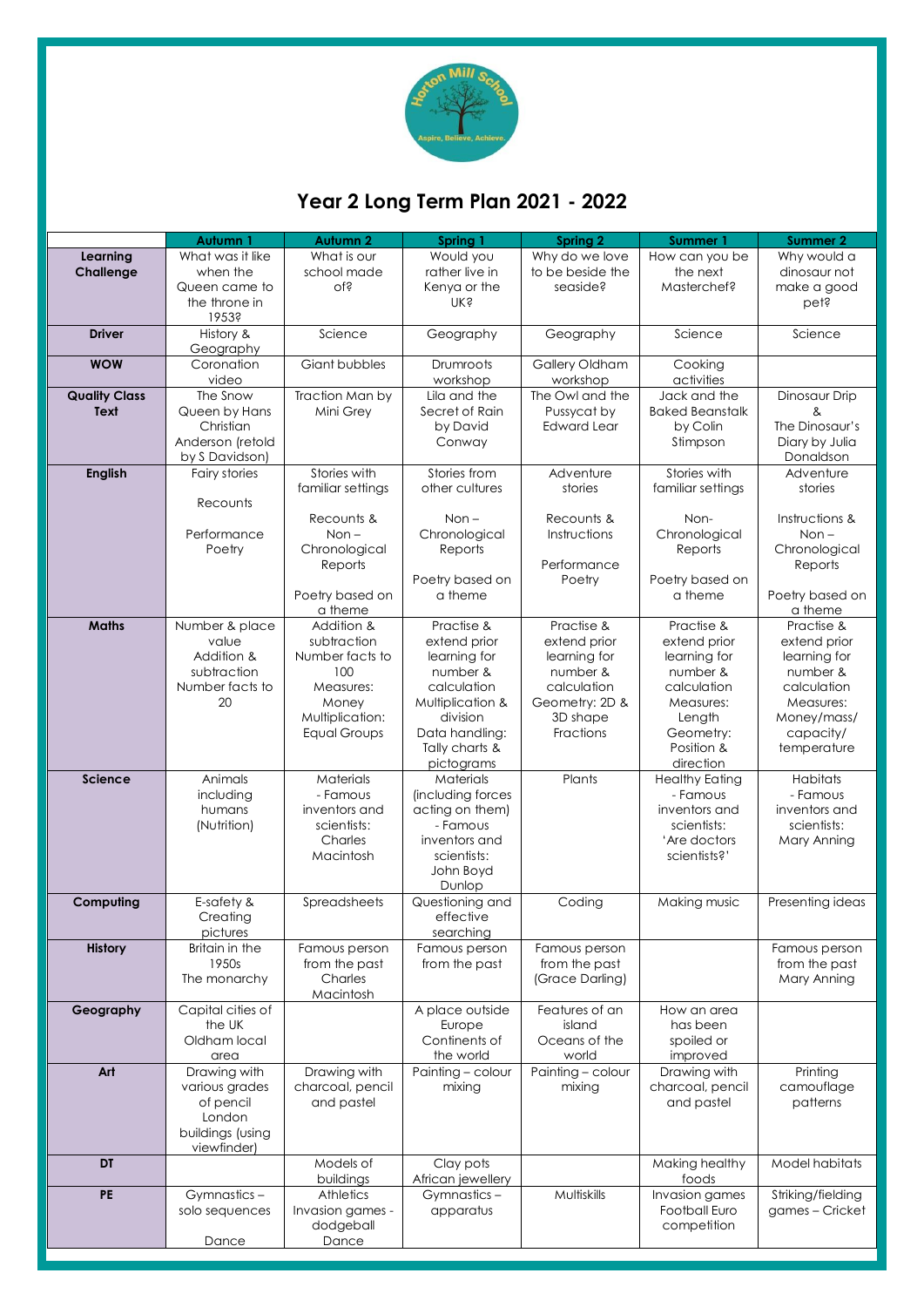| <b>Religious</b> | How should we  | Who celebrates | What makes    | Why does Easter | What would       | What stories       |
|------------------|----------------|----------------|---------------|-----------------|------------------|--------------------|
| <b>Education</b> | care about     | what, how and  | some places   | matter to       | Jesus do? What   | inspire Christians |
|                  | others and the | where?         | sacred?       | Christians?     | do stories of    | and Muslims?       |
|                  | world?         |                | Mosques &     | (Salvation)     | Jesus tell       |                    |
|                  |                |                | <b>Makkah</b> |                 | Christians about |                    |
|                  |                |                |               |                 | how to live?     |                    |
| <b>Music</b>     | Charanga       | Charanga       | Charanga      | Charanga        | Charanga         | Charanga           |
|                  | Hands, Feet,   | Ho Ho Ho       | Zoo Time      | Wanna be in a   | Friendship Song  | Reflect, Rewind    |
|                  | Heart          |                |               | <b>Band</b>     |                  | and Replay         |
| PSHE / P4C       | Being my best  | Valuing        | Growing &     | Keeping myself  | Valuing          | Rights and         |
|                  |                | difference     | changing      | safe            | difference       | responsibilities   |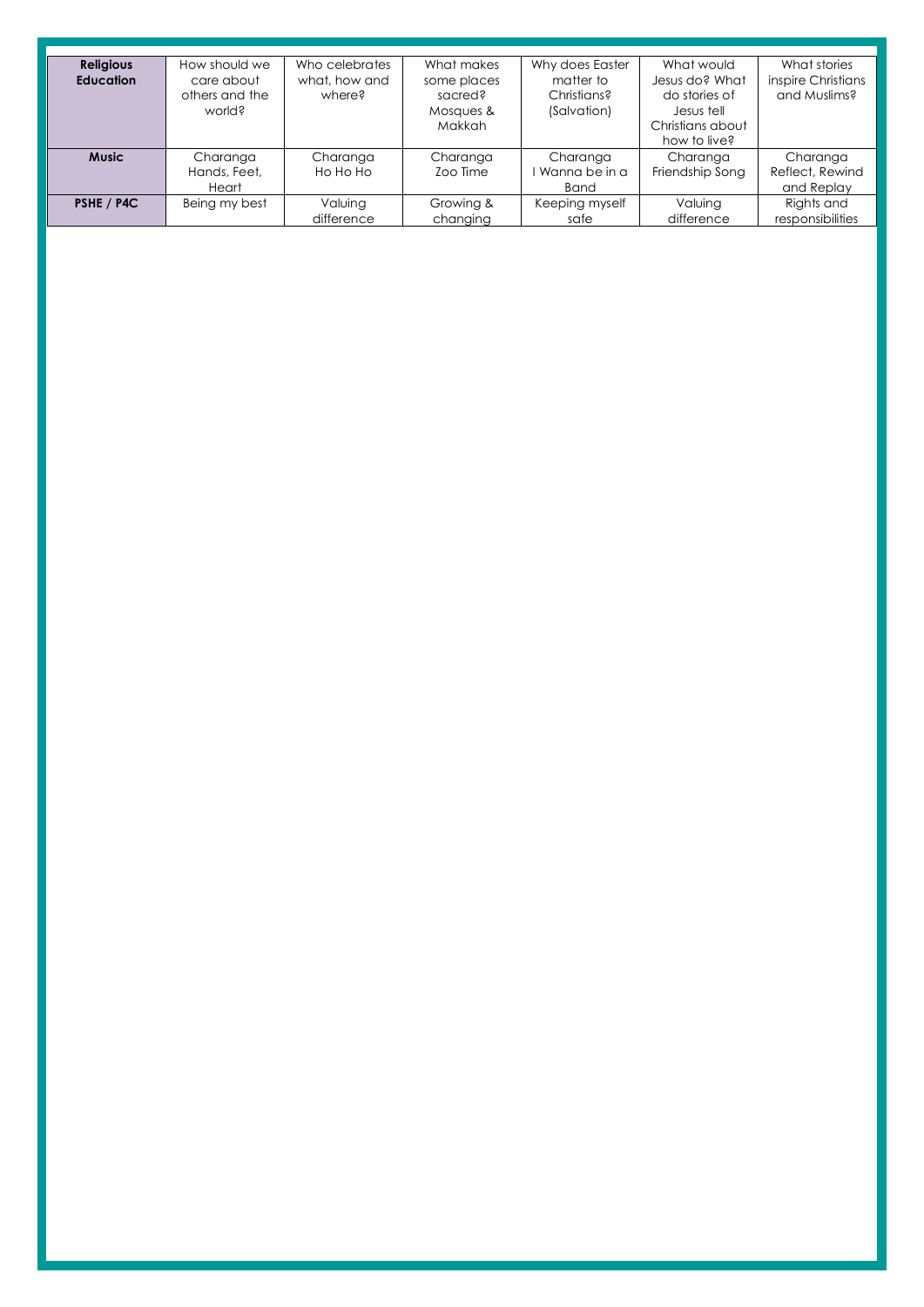

# **Year 3 Long Term Plan 2021-2022**

|                               | Autumn 1                                                                                      | Autumn 2                                                                                                                                                                                                                                                                                                                        | Spring 1                                                                                  | <b>Spring 2</b>                                                                                                                                             | Summer 1                                                                                                                    | Summer 2                                                                                    |
|-------------------------------|-----------------------------------------------------------------------------------------------|---------------------------------------------------------------------------------------------------------------------------------------------------------------------------------------------------------------------------------------------------------------------------------------------------------------------------------|-------------------------------------------------------------------------------------------|-------------------------------------------------------------------------------------------------------------------------------------------------------------|-----------------------------------------------------------------------------------------------------------------------------|---------------------------------------------------------------------------------------------|
| Learning<br>Challenge         | How far can you<br>throw your<br>shadow?                                                      | Who first lived in<br>Britain?                                                                                                                                                                                                                                                                                                  | Greek Myths<br>Why do so many<br>people go to<br>the<br>Mediterranean<br>on holiday?      | Would you have<br>enjoyed life if<br>you were Alice?                                                                                                        | How did that<br>blossom<br>become an<br>apple?                                                                              | What makes the<br>Earth angry?                                                              |
| <b>Driver</b>                 | Science                                                                                       | History                                                                                                                                                                                                                                                                                                                         | Geography                                                                                 | History                                                                                                                                                     | Science                                                                                                                     | Geography                                                                                   |
| <b>WOW</b>                    | Shadow Finding                                                                                | Stone Age Art<br>Day                                                                                                                                                                                                                                                                                                            | Turned<br>classroom into<br>an aeroplane                                                  | Visit to Portland<br><b>Basin</b>                                                                                                                           | <b>Planting Seeds</b>                                                                                                       | Make volcanoes                                                                              |
| <b>Whole Class Text</b>       | Orion and the<br>dark<br>(Emma Yarlett)                                                       | Oogo the<br>caveboy<br>(Christy Davies)<br>Stone Age Boy<br>(Satoshi<br>Kitamura)                                                                                                                                                                                                                                               | Greek Myths<br>(Marcia<br>Williams)<br>The Orchard<br><b>Book of Greek</b><br>Myths)      | Alice in<br>Wonderland<br>(Lewis Carroll-<br>abridged<br>version by<br>Emma<br>Chichester<br>Clark)                                                         | The Flower<br>(John Light)                                                                                                  | The firework-<br>maker's<br>daughter<br>(Philip Pullman)                                    |
| <b>Writing genre</b><br>focus | Stories with<br>Dilemmas<br>$Non -$<br>Chronological<br>Reports<br>Poetry based on<br>a theme | Quest /<br>adventure<br>stories<br>$Non -$<br>Chronological<br>Reports                                                                                                                                                                                                                                                          | Quest /<br>adventure<br><b>Stories</b><br>Fact<br>File/Biography<br>Performance<br>Poetry | Instructions<br>Recount                                                                                                                                     | Instructions<br>Non-<br>chronological<br>Reports<br>Retell a story                                                          | $Non -$<br>Chronological<br>Reports<br><b>Acrostic Poetry</b>                               |
| <b>Maths</b>                  | Number: Place<br>Value<br>Number:<br>Addition and<br>subtraction                              | Number:<br>Multiplication<br>and Division                                                                                                                                                                                                                                                                                       | Number:<br>Multiplication<br>and Division<br>Measurement:<br>Money<br><b>Statistics</b>   | Measurement:<br>Length and<br>Perimeter<br>Number:<br>Fractions                                                                                             | Number:<br>Fractions<br>Measurement:<br>Time<br>Geometry:<br>Properties of<br>Shape<br>Measurement:<br>Mass and<br>Capacity | Place value<br>(measures)<br>Mental<br>calculation<br>Fractions<br>Measures<br>Statistics   |
| <b>Science</b>                | Light                                                                                         | Animals<br>including<br>humans<br>(Nutrition)                                                                                                                                                                                                                                                                                   | Animals<br>including<br>humans<br>(Skeletons)                                             | Forces and<br>Magnets                                                                                                                                       | Plants                                                                                                                      | Rocks                                                                                       |
| Computing                     | Online safety<br><b>Spreadsheets</b>                                                          | Coding                                                                                                                                                                                                                                                                                                                          | Touch typing                                                                              | Email                                                                                                                                                       | Branching<br>databases                                                                                                      | Simulations/<br>graphing                                                                    |
| <b>History</b>                |                                                                                               | Standalone:<br>Recognise that<br>wars have<br>happened.<br>Stone Age/<br><b>Bronze Age</b><br>- Describe<br>events using<br>dates when<br>things<br>happened<br>- Use research<br>skills to find out<br>answers to<br>specific<br>questions<br>--Use a timeline<br>within a specific<br>time in history to<br>set out the order |                                                                                           | -Similarities and<br>differences<br>between given<br>periods<br>- Use<br>mathematical<br>knowledge to<br>work out how<br>long ago<br>something<br>happened. | - I can explain<br>some of the<br>times when<br>Britain has been<br>invaded.                                                | - Use<br>mathematical<br>knowledge to<br>work out how<br>long ago<br>something<br>happened. |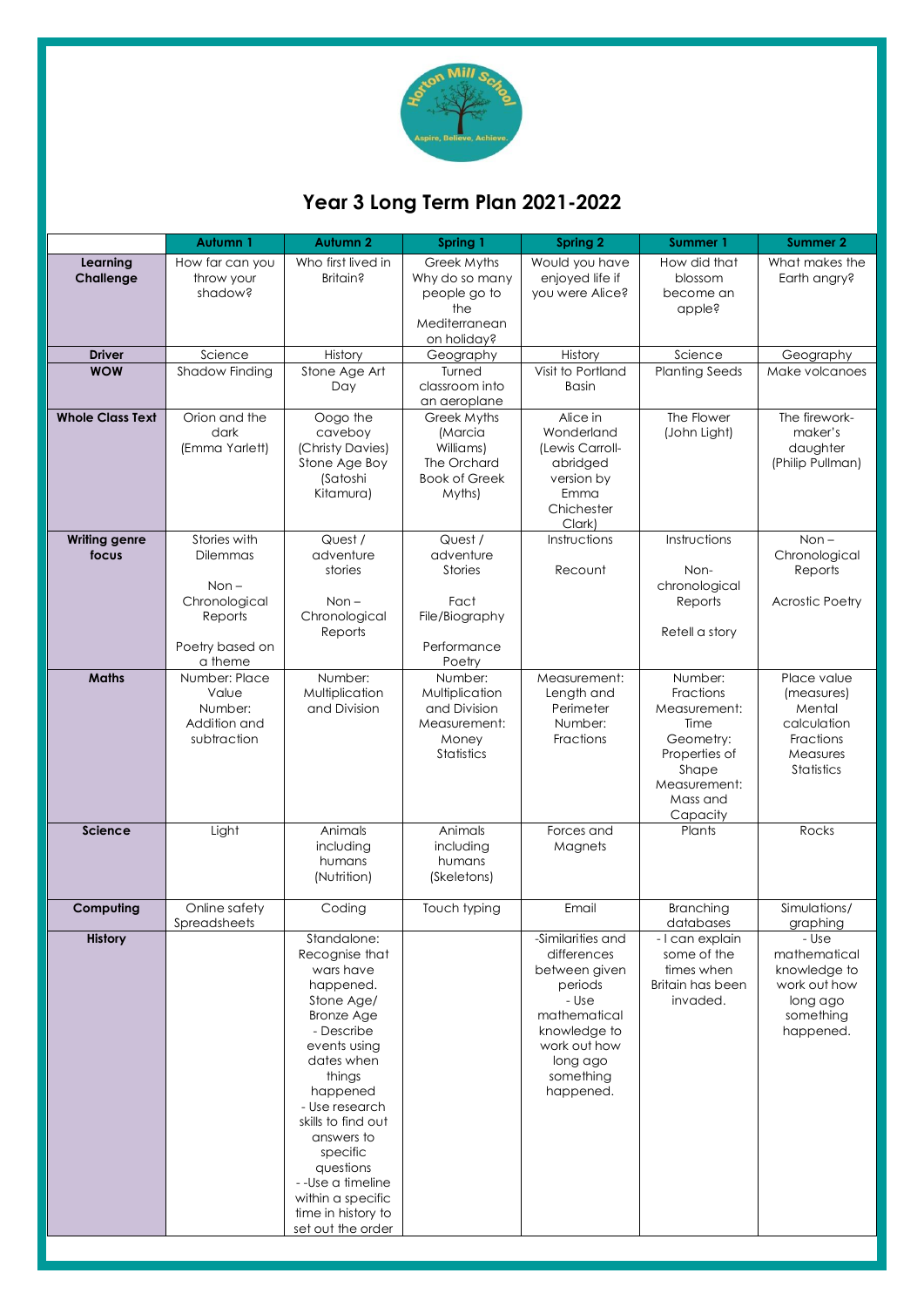| Geography                            |                                                                                                                                     | things may have<br>happened<br>invaded<br>-Use their<br>information<br>finding skills to<br>write about<br>historical<br>information.<br>- Using grid                                                                              | Greece                                                                                                                                                                                                                                                                                                                                                  | - Using                                                                                                                                                                                    |                                                                                                                                          | - Describe how                                                                                                                  |
|--------------------------------------|-------------------------------------------------------------------------------------------------------------------------------------|------------------------------------------------------------------------------------------------------------------------------------------------------------------------------------------------------------------------------------|---------------------------------------------------------------------------------------------------------------------------------------------------------------------------------------------------------------------------------------------------------------------------------------------------------------------------------------------------------|--------------------------------------------------------------------------------------------------------------------------------------------------------------------------------------------|------------------------------------------------------------------------------------------------------------------------------------------|---------------------------------------------------------------------------------------------------------------------------------|
|                                      |                                                                                                                                     | references<br>- Using some<br>basic OS map<br>symbols                                                                                                                                                                              | - Name a<br>number of<br>countries in the<br>Northern<br>hemisphere<br>-Locate the<br>Mediterranean<br>- Name and<br>locate the<br>capital cities on<br>neighbouring<br>European<br>countries.<br>- Using an<br>atlas/map by<br>using contents<br>and indexes<br>- Using<br>geographical<br>vocab<br>- Using grid<br>references<br>-Basic OS<br>symbols | geographical<br>words to<br>describe a<br>place and the<br>things that<br>happen there                                                                                                     |                                                                                                                                          | volcanoes are<br>created<br>- Locate and<br>name famous<br>volcanoes<br>- Describe how<br>earthquakes are<br>created            |
| Art                                  | - create a<br>background<br>using a wash.                                                                                           | - Recognise<br>when art is from<br>different<br>historical<br>periods.<br>-use sketch<br>books to express<br>feelings about a<br>subject and<br>describe likes<br>and dislikes<br>- Use a range of<br>brushes to<br>create effects | - compare the<br>work of different<br>artists<br>- identify<br>techniques used<br>by different<br>artists                                                                                                                                                                                                                                               | - Show facial<br>expressions<br>-Using different<br>grades of pencil<br>for shade, tone<br>and texture<br>-suggest<br>improvements to<br>their work by<br>keeping notes in<br>sketch books | - Recognise<br>when art is from<br>different cultures<br>- Use IT to create<br>art that includes<br>my own work<br>and that of<br>others | - use sketches to<br>produce a final<br>piece of art<br>- Use digital<br>images and<br>combine with<br>other media in<br>my art |
| <b>DT</b>                            | Make a product<br>with electrical<br>and mechanical<br>components.<br>- Design a<br>product and<br>make sure it<br>looks attractive | - Follow a step<br>by step plan.<br>(How to make a<br>woolly<br>mammoth)<br>-- Describe how<br>food ingredients<br>come together<br>(two ingredient<br>cookies)                                                                    | - Work<br>accurately to<br>measure, cut<br>and make holes.<br>- Prove that my<br>design meets set<br>criteria                                                                                                                                                                                                                                           | - Describe how<br>food ingredients<br>come together<br>(cupcakes)<br>- Design a<br>product and<br>make sure it<br>looks attractive<br>(packaging)                                          |                                                                                                                                          | - Choosing<br>appropriate<br>textiles.<br>- select<br>appropriate<br>tools and<br>techniques<br>-use equipment<br>safely        |
| <b>PE</b>                            |                                                                                                                                     |                                                                                                                                                                                                                                    | Dance                                                                                                                                                                                                                                                                                                                                                   | Games/Athletics                                                                                                                                                                            | Games                                                                                                                                    | Outdoor<br>Adventurous                                                                                                          |
| Spanish                              | Greeting and<br>classroom<br>instructions<br>Spanish culture<br>Animals<br>Numbers &<br>plurals                                     | Connectives &<br>simple<br>sentences<br>Gender<br>Memorisation<br>Story telling<br>Me llamo<br>Spanish names<br>Mi mamá story<br>Christmas                                                                                         | Colours & Aliens<br>story<br>Opinions, word<br>order &<br>adjectives<br>The Enormous<br>Turnip                                                                                                                                                                                                                                                          | Numbers 1-10<br>Tengo<br>Age<br>Definite and<br>indefinite articles<br>Easter                                                                                                              | Quisiera<br>The connective<br>'pero'<br>Es and the hare<br>& the tortoise<br>También<br>Numbers 1-15                                     | Days of the<br>week<br>Revision and<br>raps<br>Assessment &<br>rap<br>performance<br>Barcelona                                  |
| <b>Religious</b><br><b>Education</b> | What are the<br>rules?                                                                                                              | What do people believe in God?                                                                                                                                                                                                     |                                                                                                                                                                                                                                                                                                                                                         | That's not fair!<br>Or is it?                                                                                                                                                              | What is so special about places?                                                                                                         |                                                                                                                                 |
| <b>Music</b><br>(Charanga)           | Let Your Spirit Fly                                                                                                                 | Glockenspiel<br>stage 1                                                                                                                                                                                                            | Three Little Birds                                                                                                                                                                                                                                                                                                                                      | The Dragon<br>Song                                                                                                                                                                         | <b>Bringing Us</b><br>Together                                                                                                           | Don't Stop<br>Believin                                                                                                          |
| <b>PSHE</b>                          | We're All Stars                                                                                                                     | Be Friendly, Be<br>Wise                                                                                                                                                                                                            | Living Long,<br>Living Strong                                                                                                                                                                                                                                                                                                                           | Daring to be<br>Different                                                                                                                                                                  | Dear Diary                                                                                                                               | Joining in and<br>Joining Up                                                                                                    |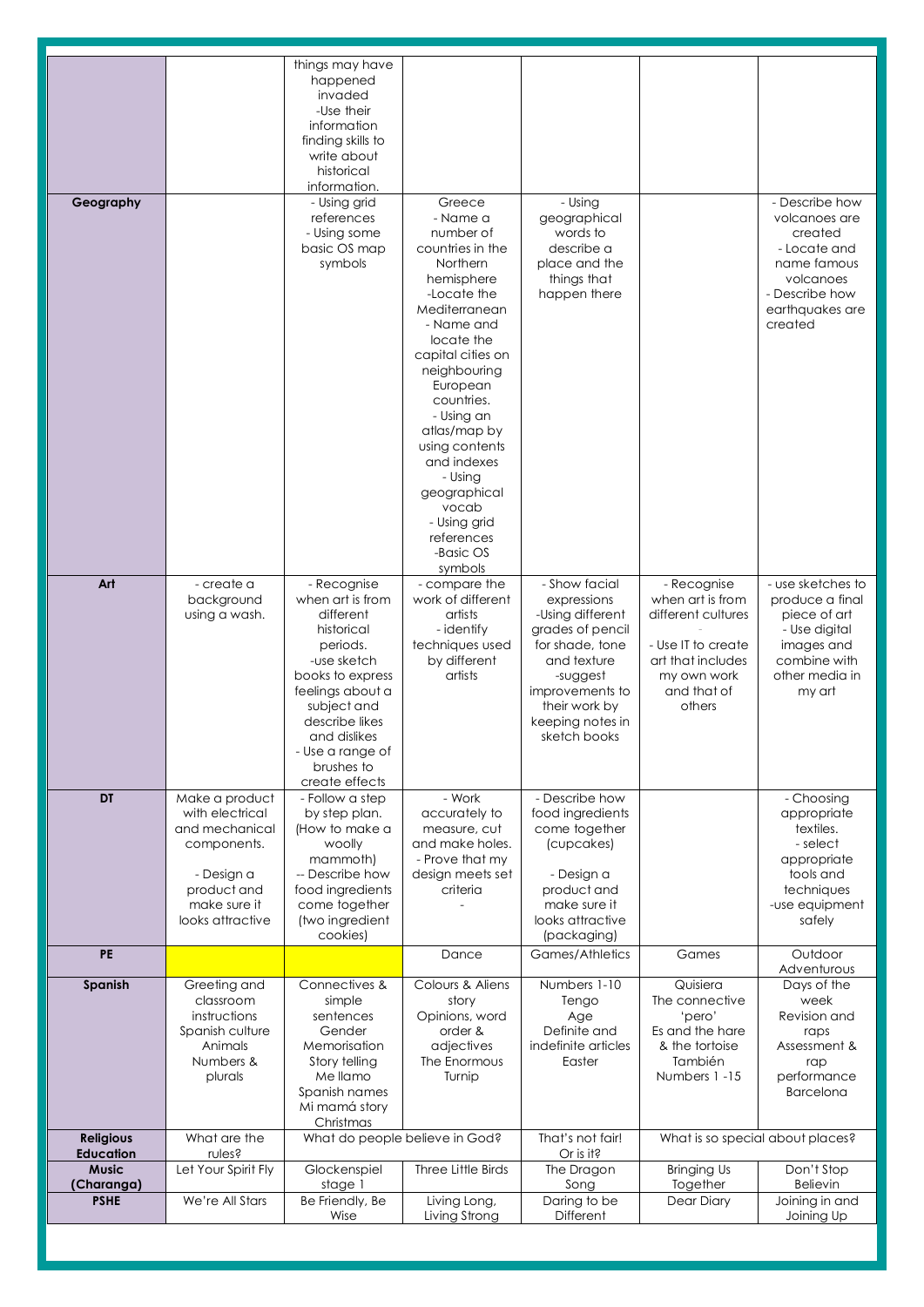

# **Year 4 Long Term Plan 2021-2022**

|                              | <b>Autumn1</b>                                                                                                                                              | <b>Autumn 2</b>                                                                                               | <b>Spring 1</b>                                                                                                                                                                               | <b>Spring 2</b>                                                                                                                                                                 | <b>Summer 1</b>                                                                                                                                                                                   | <b>Summer 2</b>                                                                                                             |
|------------------------------|-------------------------------------------------------------------------------------------------------------------------------------------------------------|---------------------------------------------------------------------------------------------------------------|-----------------------------------------------------------------------------------------------------------------------------------------------------------------------------------------------|---------------------------------------------------------------------------------------------------------------------------------------------------------------------------------|---------------------------------------------------------------------------------------------------------------------------------------------------------------------------------------------------|-----------------------------------------------------------------------------------------------------------------------------|
| Learning<br><b>Challenge</b> | Which wild<br>animals and<br>plants thrive<br>in your<br>locality?                                                                                          | Why were<br>the Romans<br>so powerful<br>and what<br>did we learn<br>from them?                               | What<br>happens to<br>the food we<br>eat?                                                                                                                                                     | Why is<br>'Mamma<br>Mia' liked by<br>so many?                                                                                                                                   | How can we<br>re-discover<br>the wonders<br>of Ancient<br>Egypt?                                                                                                                                  | Why is the<br>Thames so<br>important to<br>London?                                                                          |
| <b>Driver</b>                | Science                                                                                                                                                     | History                                                                                                       | Science                                                                                                                                                                                       | Science                                                                                                                                                                         | History                                                                                                                                                                                           | Geography                                                                                                                   |
| <b>WOW</b>                   | Can we<br>grow our<br>own plants<br>and track<br>their growth?                                                                                              | Exploring<br>Roman<br>artefacts                                                                               | Making pizza                                                                                                                                                                                  | Science of<br>sound<br>workshop                                                                                                                                                 | Recreating<br>the wonders<br>of the<br>pyramids<br>with clay                                                                                                                                      | Investigating<br>the canal in<br>Uppermill                                                                                  |
| Quality<br><b>Class Text</b> | The Promise<br>Nicola<br>Davies                                                                                                                             | Escape from<br>Pompeii -<br>Christina<br><b>Ballitiu and</b><br>Bush Fire -<br>Jacky Kay                      | Incredible<br>book-eating<br>boy (Oliver<br>Jeffers)                                                                                                                                          | The Pied<br>Piper of<br>Hamelin<br>(Michael<br>Morpurgo) &<br>The Pied<br>$Piper -$<br>Robert<br>Browning                                                                       | Egyptian<br>$Cinderella -$<br>Shirley Climo<br>and The Time<br>Travelling<br>Cat and the<br>Egyptian<br>Goddess-<br>Julia Jarman                                                                  | The Wind in<br>the Willows -<br>Kenneth<br>Grahame<br>The River $-$<br>Valerie<br>Bloom                                     |
| <b>English</b>               | List poem<br>Persuasive<br>$text - flyer to$<br>promote the<br>planting of<br>trees<br>Re-write<br>descriptive<br>opening of<br>story after<br>the planting | Write in role<br>as Tranio or<br>Livia,<br>recounting<br>the events<br>Information<br>text on<br>Roman life   | Retell the<br>story from<br>Henry's point<br>of view<br>Explanation<br>text - How<br>do we digest<br>our food?                                                                                | Rewrite story<br>with changes<br>Explanation<br>text - How<br>sound<br>travels?                                                                                                 | Re-write<br>different<br>traditional<br>story set in<br>Ancient<br>Egypt<br>Explanation<br>$text - Why$<br>was the River<br>Nile<br>important?                                                    | Explanation<br>text - What<br>is the water<br>cycle?<br>Descriptive<br>retell of the<br>Wild Wood.                          |
| <b>Maths</b>                 | Place value<br>Addition and<br>subtraction<br>Problems<br>and inverse<br>2D Shape<br>Time                                                                   | Multiplication<br>and division<br>Written<br>multiplication<br>Length<br>including<br>perimeter<br>statistics | Place value<br>Roman<br>numerals<br>Fractions<br>and<br>decimals<br><b>Divisions</b><br>Position and<br>direction<br>Area<br>Multiplication<br>and division<br>using<br>measures<br>and money | Multiplication<br>and division<br>Mental and<br>written<br>division<br>Place value<br>Addition and<br>subtraction<br>2D shape<br>and position<br>Multiplication<br>and division | Counting<br>and<br>sequences<br>Fractions<br>and<br>decimals<br>using<br>measures<br>Fractions<br>and written<br>division<br>Volume,<br>capacity<br>and mass<br>Position and<br>area<br>Fractions | Place value<br>Statistics<br>Addition<br>and<br>subtraction<br>using<br>statistics<br>Fractions<br>and<br>decimals<br>Shape |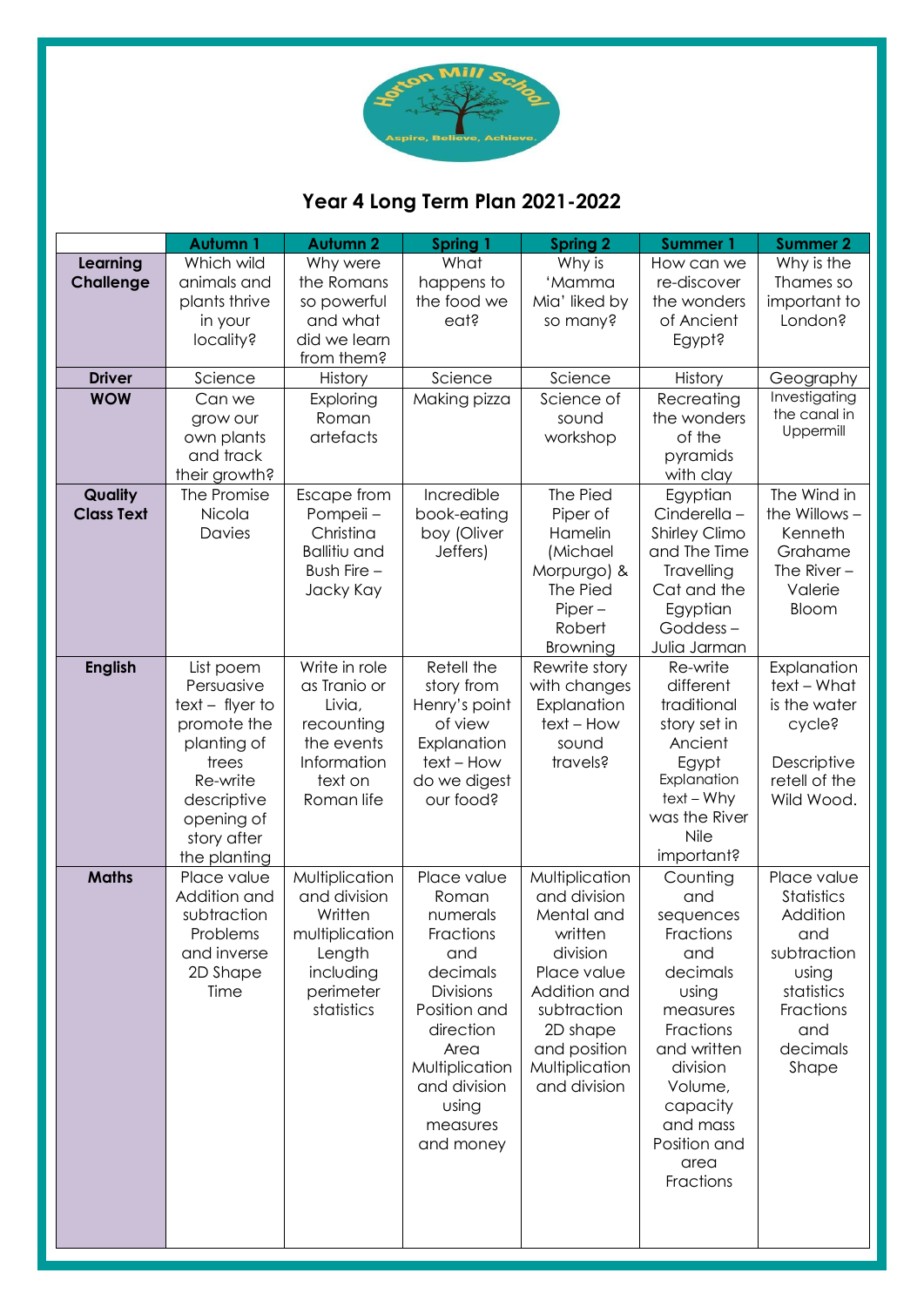| Science                       | Animals and<br>plants<br>Classification                                                                                                             | Electricity                                                                                                                        | The digestive<br>system                                                                                                                                          | Sound                                                                                                                         | States of<br>matter                                                                                                         | The water<br>cycle                                                                                       |
|-------------------------------|-----------------------------------------------------------------------------------------------------------------------------------------------------|------------------------------------------------------------------------------------------------------------------------------------|------------------------------------------------------------------------------------------------------------------------------------------------------------------|-------------------------------------------------------------------------------------------------------------------------------|-----------------------------------------------------------------------------------------------------------------------------|----------------------------------------------------------------------------------------------------------|
| Computing                     | Coding                                                                                                                                              | Online safety                                                                                                                      | Spreadsheets                                                                                                                                                     | Communicating<br>and presenting                                                                                               | Algorithms                                                                                                                  | Searching                                                                                                |
| <b>History</b>                |                                                                                                                                                     | Roman<br>Empire                                                                                                                    |                                                                                                                                                                  | Children<br>from different<br>times                                                                                           | Ancient<br>Egypt                                                                                                            |                                                                                                          |
| Geography                     | Our local<br>area                                                                                                                                   |                                                                                                                                    | Map work                                                                                                                                                         |                                                                                                                               |                                                                                                                             | Rivers/city<br>study                                                                                     |
| Art                           | How would<br>Georgia<br>O'Keefe<br>paint the<br>flowers that<br>grow in our<br>local<br>environment?                                                |                                                                                                                                    | Photography                                                                                                                                                      | Can we use<br>printing to<br>recreate a<br>historic<br>event?                                                                 | Can we<br>recreate the<br>wonders of<br>the pyramids<br>with clay?                                                          | Experimenti<br>ng with<br>different<br>styles                                                            |
| <b>DT</b>                     |                                                                                                                                                     | Can you<br>create an<br>exciting<br>game that<br>doesn't use<br>electricity?                                                       | What is your<br>favourite<br>kind of pizza?                                                                                                                      |                                                                                                                               |                                                                                                                             |                                                                                                          |
| <b>PE</b>                     | Slot 1:<br><b>Gymnastics:</b><br>Combine<br>action,<br>balance,<br>shape<br>Slot 2:<br>Net/wall<br>games -<br>Volleyball                            | Slot 1: Multi<br><b>Skills</b><br>Slot 2:<br>Gymnastics -<br>Apparatus                                                             | Slot 1:<br>Striking/fieldi<br>ng games-<br>Rounders<br>Slot 2:<br>Net/wall<br>games -<br><b>Basketball</b>                                                       | Slot 1:<br>Athletics-<br>Cross country<br>running<br>Slot 2:<br>Invasion<br>game:<br>Dodgeball                                | Slot 1:<br>Athletics:<br>Long jump,<br>relays, shot-<br>put<br>Slot 2:<br>Invasion<br>game:<br>Football Euro<br>Competition | Slot 1: Slot 1:<br>Dance<br>Slot 2:<br>Outdoor/Ad<br>venturous-<br>timed map<br>work                     |
| <b>Religious</b><br>Education | What does<br>worship<br>mean?                                                                                                                       | How is<br>Christmas<br>celebrated<br>in other<br>countries?                                                                        | What do we<br>mean by<br>commitment?                                                                                                                             | When do we<br>cooperate?                                                                                                      | What is<br>Judaism?                                                                                                         | What is<br>pilgrimage?                                                                                   |
| <b>Music</b>                  | Guitars                                                                                                                                             | Guitars                                                                                                                            | Guitars                                                                                                                                                          | The science<br>of sound                                                                                                       | Guitars                                                                                                                     | Guitars                                                                                                  |
| PSHE / P4C                    | It's our world.<br>Responsibilities<br>in the wider<br>community                                                                                    | Say no!<br>Drugs<br>education<br>and feeling<br>safe                                                                               | Money<br>matters.<br>Understanding<br>finance                                                                                                                    | Who likes<br>chocolate?<br>Fairtrade<br>and poverty                                                                           | People<br>around us.<br>Global<br>citizenship<br>and different<br>identities                                                | Growing up.<br>Changes<br>and<br>transition                                                              |
| Spanish                       | Animals &<br>classroom<br>instructions<br>Poem<br>Sr Romero's<br>day out<br>Talk4Writing-<br>learning a<br>story<br>Parts of the<br>body<br>colours | Monsters<br>Adjective<br>agreements<br>The hungry<br>monster<br>Food &<br>opinions<br>Goldilocks<br>story<br><b>The</b><br>Snowman | Shopping for<br>food<br>Pronunciation<br>Numbers<br>1-15 revision<br>& months<br>Numbers<br>$1 - 31 &$<br>Spanish<br>maths<br>Dates,<br>birthdays &<br>name days | Personal<br>descriptions<br>Celebrity<br>descriptions<br>Little Red<br><b>Riding Hood</b><br>Family<br>Las Fallas<br>festival | Possessive<br>adjectives<br>Dictionary<br>skills &<br>pronunciation<br>Clothes<br>Colours                                   | The<br>Hedgehog<br>story<br>Talk4Writing<br>Revision<br>Assessments<br>San Fermín<br>festival<br>project |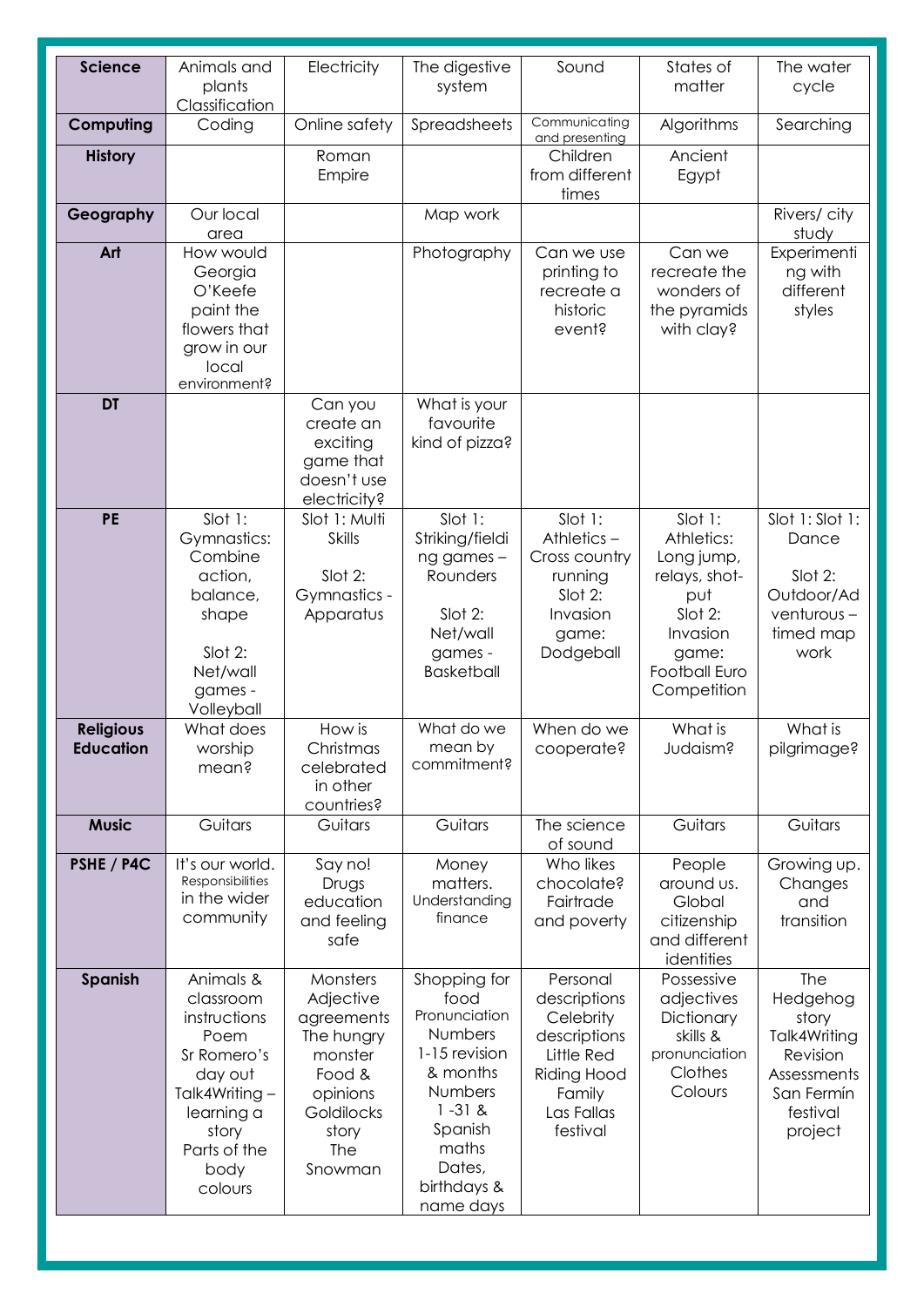

# **Year 5 Long Term Plan 2021-2022**

|                              | Autumn 1                                                                                                                         | <b>Autumn 2</b>                                                                                                                                                                  | Spring 1                                                                                                                                                                                                     | <b>Spring 2</b>                                                                                                                              | Summer 1                                                                                                                 | <b>Summer 2</b>                                                                                                                      |
|------------------------------|----------------------------------------------------------------------------------------------------------------------------------|----------------------------------------------------------------------------------------------------------------------------------------------------------------------------------|--------------------------------------------------------------------------------------------------------------------------------------------------------------------------------------------------------------|----------------------------------------------------------------------------------------------------------------------------------------------|--------------------------------------------------------------------------------------------------------------------------|--------------------------------------------------------------------------------------------------------------------------------------|
| Learning<br>Challenge        | Were the Anglo<br>Saxons really<br>smashing?                                                                                     | Will we ever<br>send another<br>human being<br>to the moon?                                                                                                                      | Can you feel<br>the force?                                                                                                                                                                                   | Why should the<br>rainforest be<br>important to us<br>all?                                                                                   | Do all plants<br>and animals<br>start life as an<br>egg?                                                                 | How could<br>Hitler have<br>convinced a<br>nation like<br>Germany to<br>have followed<br>him?                                        |
| <b>Driver</b>                | History                                                                                                                          | Science                                                                                                                                                                          | Science                                                                                                                                                                                                      | Geography                                                                                                                                    | Science                                                                                                                  | History                                                                                                                              |
| <b>WOW</b>                   | History<br>workshop/<br>Touchstone                                                                                               | Planets<br>Workshop<br>(Wonderdome)                                                                                                                                              | Madhlo: Forces<br>in Action/Kite,<br>parachutes-<br>Oldham Edge                                                                                                                                              | Rainforest<br>animal<br>workshop<br>(Animal<br>Intuition)                                                                                    | Incubator:<br>chicks,<br>caterpillars, etc                                                                               | WWII<br>workshop/Trip<br>to Stockport Air<br><b>Raid Shelters</b>                                                                    |
| <b>Quality Class</b><br>Text | Anglo Saxon<br>Boy<br>(Tony<br>Bradman)                                                                                          | Sky Song (Abi<br>Elphinstone)<br>Leon and the<br>Place Between<br>The Magic Box                                                                                                  | The man who<br>walked<br>between the<br>towers<br>(Mordicai<br>Gerstein)                                                                                                                                     | Great Kapok<br>Tree (Lynne<br>Cherry)                                                                                                        | Nowhere<br>Emporium                                                                                                      | The boy in<br>striped pyjamas<br>(John Boyne) &<br>Anne Frank<br>(Rose Blanche)                                                      |
| <b>English</b>               | Non-fiction:<br>Explanation<br>Poetry - The<br>Jabberwocky                                                                       | Description<br>Poetry - The<br>Magic Box<br>Information text<br>(science)                                                                                                        | Flashback<br>stories<br>Journalistic<br>writing                                                                                                                                                              | Persuasive<br>argument<br>Poetry - The<br>River's Journey                                                                                    | Description<br>Eye witness<br>report<br>Flashback<br>stories                                                             | Biography<br>Letters / Diaries<br>Information Text                                                                                   |
| Maths                        | Place value<br>Decimals<br>Addition and<br>Subtraction<br>including<br>problems<br>Angles<br>Perimeter and<br>Area<br>Statistics | Multiplication<br>and Division,<br>Factors and<br>Multiples and<br>problems<br>Fractions -<br>compare,<br>order,<br>equivalence<br>Statistics and<br>measures,<br>including time | Place Value,<br>Roman<br>Numerals and<br>Negative<br>Numbers<br>Addition and<br>subtraction,<br>including<br>problems<br>Multiplication<br>and division<br>Area<br>Reflection and<br>Translation<br>Geometry | Multiplication<br>and division<br>2d and 3d<br>shape<br>Fractions<br>Measures,<br>including area<br>and volume<br>Statistics and<br>Measures | Place Value<br>Fractions<br>Measures, Time<br>Fractions<br>Addition and<br>Subtraction<br>Multiplication<br>and Division | Place Value<br>Addition and<br>Subtraction<br>Fractions<br>Measures Mass,<br>Volume +<br>Capacity<br>Area and<br>Volume of<br>Shapes |
| Science                      | Properties of<br>materials-<br>solids, gases,<br>liquids                                                                         | Earth and<br>space                                                                                                                                                               | Forces                                                                                                                                                                                                       | Properties and<br>changes to<br>materials-<br>ir/reversible                                                                                  | Living things -<br>plants                                                                                                | Living things<br>and their<br>habitats                                                                                               |
| Computing                    | 3d modelling +<br>E Safety                                                                                                       | Databases +<br>Online Safety                                                                                                                                                     | Coding                                                                                                                                                                                                       | <b>Game Creator</b>                                                                                                                          | Spreadsheets                                                                                                             | Concept maps                                                                                                                         |
| <b>History</b>               | Anglo-Saxons                                                                                                                     |                                                                                                                                                                                  |                                                                                                                                                                                                              |                                                                                                                                              |                                                                                                                          | WWII                                                                                                                                 |
| Geography                    |                                                                                                                                  | Rivers                                                                                                                                                                           | World famous<br>rivers and<br>regions                                                                                                                                                                        | Plan a journey<br>around the<br>world                                                                                                        | Plan a journey<br>around the<br>world                                                                                    | Plan a journey<br>around the<br>world                                                                                                |
| Art                          |                                                                                                                                  | Peter Thorpe:<br>Space Art                                                                                                                                                       | 3D textiles and<br>printing                                                                                                                                                                                  | 3D textiles and<br>printing                                                                                                                  | Famous artists:<br>Monet, Picasso,<br>Vann Gogh                                                                          |                                                                                                                                      |
| DT                           | Anglo-Saxon<br>cooking                                                                                                           | Moon Buggies                                                                                                                                                                     |                                                                                                                                                                                                              | Stiff, flexible,<br>sheet and<br>mouldable<br>materials (tiles)                                                                              |                                                                                                                          | Electrical and<br>mechanical<br>products<br>(Torches)                                                                                |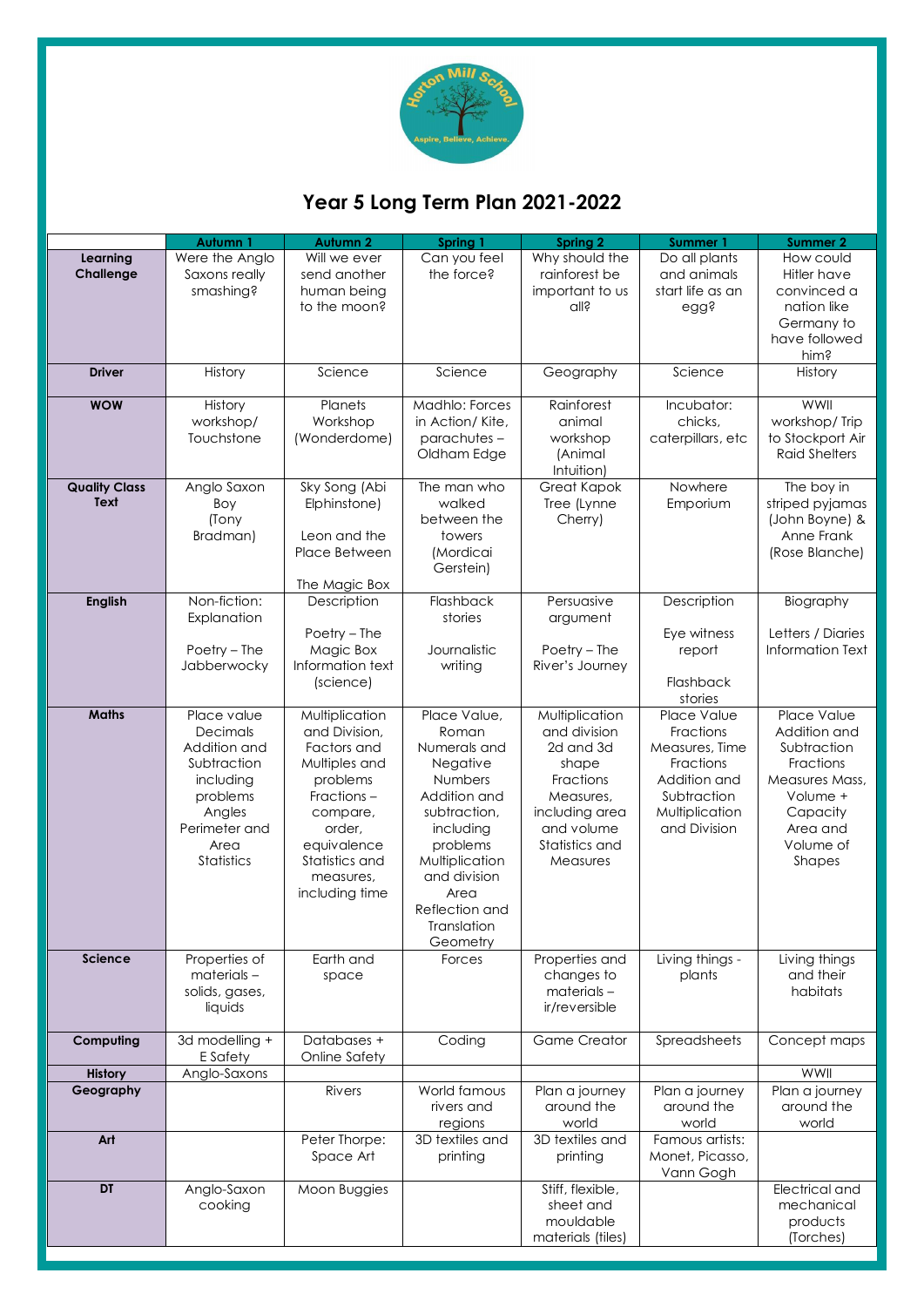| PE               | Dance                | Gymnastic               | Gymnastic             | Outdoor/          | Athletics-Triple                | Game -           |
|------------------|----------------------|-------------------------|-----------------------|-------------------|---------------------------------|------------------|
|                  | <b>Games-Netball</b> |                         |                       | adventurous       | jump                            | football         |
|                  |                      | Dance                   | Athletics-            | Athletics-        |                                 |                  |
|                  |                      |                         | discus, shot put      | hurdles           | Game-Tennis                     | Outdoor/         |
|                  |                      |                         |                       |                   |                                 | Adventurous      |
| <b>Religious</b> | What can we          | How did it all          | What are the          | Am I always       | What do we believe in our town? |                  |
| <b>Education</b> | learn from           | start?                  | Five Pillars of       | right?            |                                 |                  |
|                  | religious texts?     |                         | Islam?                |                   |                                 |                  |
|                  |                      |                         |                       |                   |                                 |                  |
| <b>Music</b>     | Charanga             | Charanga                | Charanga              | Charanga          | Charanga                        | Charanga         |
| PSHE / P4C       | 'Be Friendly, be     |                         | 'Living Long,         | 'Daring to be     | 'Dear Diary'                    | 'Joining in and  |
|                  | Wise'                | Rights and              | Living Strong'        | Different'        |                                 | Joining up'      |
|                  |                      | <b>Responsibilities</b> |                       |                   | Comfortable                     |                  |
|                  | Making and           | Community               | <b>RSE</b>            | Identity and self | and                             | Needs and        |
|                  | sustaining           | Working                 | Valuing               | esteem            | uncomfortable                   | responsibilities |
|                  | friendships          | together                | Difference and        | Difference and    | feelings                        | Participation    |
|                  | Conflict             |                         | Keeping Safe          | Diversity         | Problems in                     | Local            |
|                  | resolution           |                         | <b>Healthy Eating</b> | Peer Influence    | relationships                   | Democracy        |
|                  | Anti-bullying        |                         | and exercise          | and               | Anti-bullying                   | Voluntary        |
|                  | Keeping safe         |                         | Goal setting          | assertiveness     | Help and                        | groups           |
|                  | 'We're All Stars'    |                         | and motivation        |                   | support                         | Fund-raising     |
|                  |                      |                         |                       |                   |                                 | Activities       |
| Spanish          | Classroom            | Weather                 | <b>Baby Elephant</b>  | School subjects   | Possessive                      | Speaking         |
|                  | instructions &       | Describing the          | story                 | preference        | adjectives                      | practice         |
|                  | opinions             | weather                 | 'Ser'                 | Tortoise          | Prepositions                    | Revision         |
|                  | Sports &             | Hobbies                 | Numbers 1-31.         | birthday story    | Pronunciation                   | Assessments      |
|                  | opinions             | Pets                    | months, dates         | ʻlr'              | Revision of 'Ir'                | The Day of the   |
|                  | Sports clothing      | Mexican                 | revision              | Transport         | Simple future                   | Dead tradition   |
|                  | Revise 'tener'       | legend                  | Spanish maths         | Classroom         |                                 |                  |
|                  | Negative             | Poems                   | School subjects       | items             |                                 |                  |
|                  | agreement            | The Snowman             | Spanish schools       | Semana Santa      |                                 |                  |
|                  | The Emperor's        |                         |                       |                   |                                 |                  |
|                  | New Clothes          |                         |                       |                   |                                 |                  |
|                  |                      |                         |                       |                   |                                 |                  |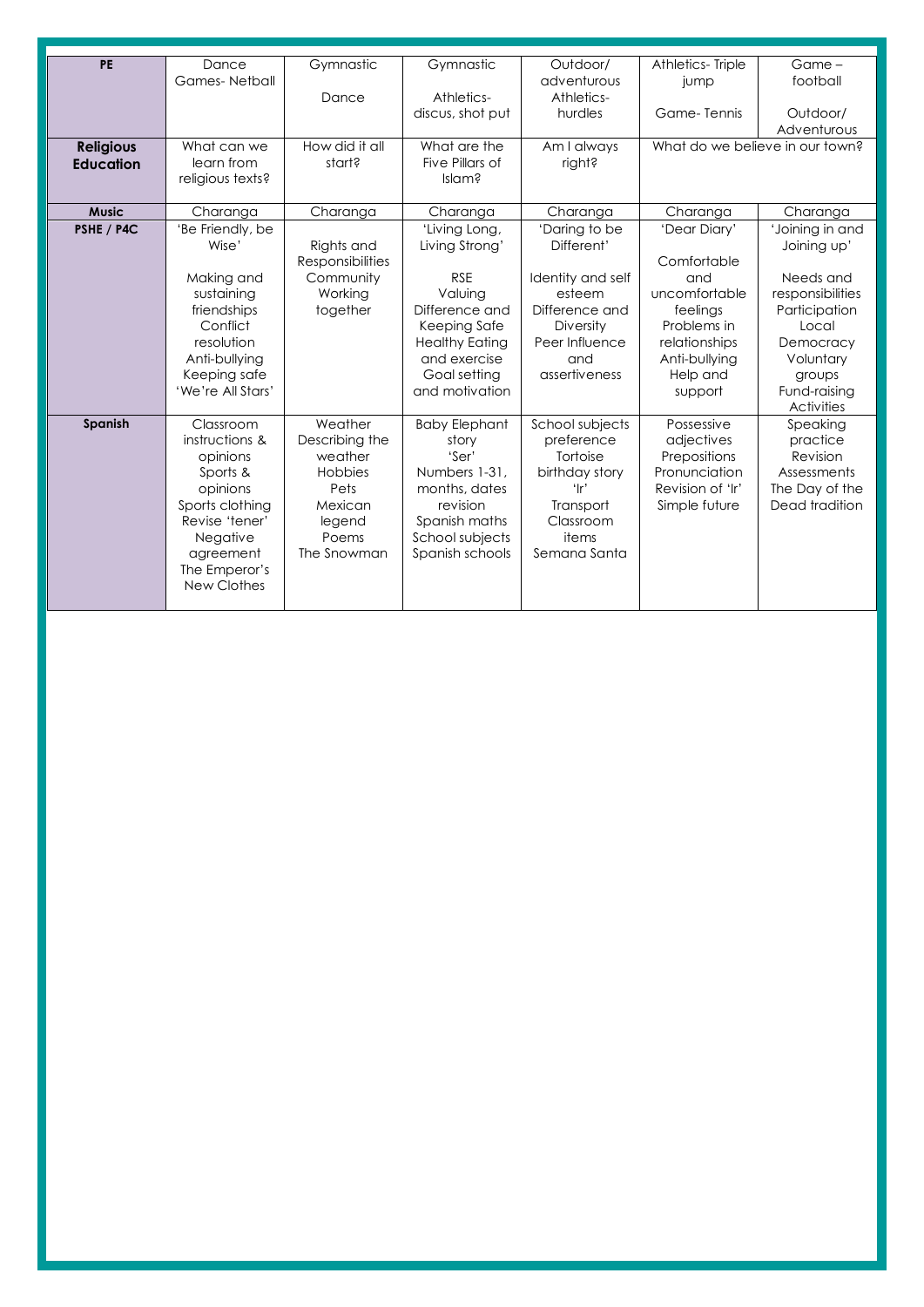

### **Year 6 Long Term Plan 2021-2022**

|                              | Autumn 1                                                                                                          | <b>Autumn 2</b>                                                                                                          | Spring 1                                                                                     | <b>Spring 2</b>                                                                                                           | <b>Summer 1</b>                                                                               | <b>Summer 2</b>                                                                                            |
|------------------------------|-------------------------------------------------------------------------------------------------------------------|--------------------------------------------------------------------------------------------------------------------------|----------------------------------------------------------------------------------------------|---------------------------------------------------------------------------------------------------------------------------|-----------------------------------------------------------------------------------------------|------------------------------------------------------------------------------------------------------------|
| Learning<br><b>Challenge</b> | What do<br>people visit<br><b>Brazil?</b>                                                                         | Could<br>Spiderman<br>really exist?                                                                                      | <b>Have we</b><br>always looked<br>like this?                                                | Why was the<br>Islamic<br>Civilization<br>known as the<br>'Golden<br>Age'?                                                | <b>What makes</b><br>your heart<br>race?                                                      | <b>Did</b><br><b>Shakespeare</b><br>see things as<br>we do?                                                |
| <b>Driver</b>                | Geography                                                                                                         | Science                                                                                                                  | Science                                                                                      | History                                                                                                                   | Science                                                                                       | Science &<br>History                                                                                       |
| <b>WOW</b>                   | Brazil day                                                                                                        | Animal<br>experience with<br>David<br>Attenborough                                                                       | Make our own<br>fossils                                                                      |                                                                                                                           | Heart<br>dissection                                                                           | Brazil day                                                                                                 |
| Quality<br><b>Class Text</b> | Trash                                                                                                             | Holes                                                                                                                    | Wonder                                                                                       | Tales from<br>Arabian<br>nights                                                                                           | The Spider and<br>the Fly                                                                     | Macbeth                                                                                                    |
| <b>English</b>               | Travel<br><b>Brochures</b><br>Diary from the<br>perspective of<br>a character                                     | Persuasive text<br>Narrative                                                                                             | Eye witness<br>account<br><b>Explanation text</b>                                            | Journalistic<br>writing<br>Narrative                                                                                      | Poetry<br>Newspaper<br>reports                                                                | Poetry<br><b>Balanced</b><br>argument<br>Narrative                                                         |
| <b>Maths</b>                 | Place value<br>including<br>decimals<br>Addition and<br>subtraction<br>Multiplication<br>and division<br>Geometry | Fractions,<br>percentages,<br>ratio and<br>proportion<br>Angles<br>Statistics<br>Perimeter<br>Mass<br>Area and<br>Volume | Place value<br>Geometry<br>Measurement<br>Fractions<br>Multiplication<br>and division        | Mental &<br>written<br>addition<br>subtraction<br>Ratio and<br>proportion<br>Geometry<br>Measurement<br><b>Statistics</b> | Place value<br>Addition and<br>subtraction<br>Fractions<br>Geometry<br>Algebra<br>Measurement | Algebra<br>Addition and<br>subtraction<br>Fractions<br>Statistics<br>Geometry<br>Consolidate<br>and assess |
| Science                      | Electricity                                                                                                       | Living things<br>and their<br>habitat<br>(classification)                                                                | Evolution and<br>inheritance                                                                 | Animal<br>including<br>humans (diet<br>& nutrition)                                                                       | Animals<br>including<br>humans<br>(circulatory<br>system)                                     | Light                                                                                                      |
| Computing                    | Coding<br>Online safety                                                                                           | Online safety                                                                                                            | Blogging                                                                                     | Networks                                                                                                                  | Quizzing                                                                                      | Spreadsheets<br>E-safety                                                                                   |
| <b>History</b>               |                                                                                                                   | <b>British History</b>                                                                                                   |                                                                                              | Societies<br>from the<br>past.<br>Comparing<br>historical<br>periods                                                      |                                                                                               | Place events in<br>chronological<br>order<br>Summarise main<br>events                                      |
| Geography                    | Maps<br>Human and<br>physical<br>features<br>Time zones                                                           |                                                                                                                          | Locating and<br>describing<br>places and<br>different lines of<br>latitude and<br>longitude. | Countries<br>and cultures<br>around the<br>world                                                                          |                                                                                               | Different<br>localities                                                                                    |
| Art                          | <b>Brazilian street</b><br>art                                                                                    | Printing                                                                                                                 | Self portraits                                                                               |                                                                                                                           | Sculpture /<br>textiles                                                                       |                                                                                                            |
| $\overline{DT}$              | Electrical<br>systems in a<br>product                                                                             |                                                                                                                          | Create our own<br>fossils                                                                    | Creating<br>Islamic<br>musical<br>instruments                                                                             |                                                                                               | <b>Enterprise Week</b>                                                                                     |
| <b>PE</b>                    | Slot 1: Net/Wall<br>games -<br>Volleyball                                                                         | Slot 1: Invasion<br>games - Rugby<br>Slot 2:                                                                             | Slot 1: Dance -<br><b>Street Dance</b><br>Slot 2: Athletics -                                | Slot 1:<br>Athletics-<br>Decathlon                                                                                        | Slot 1: Invasion<br>games:<br>Football Euro                                                   | Slot 1: Outdoor<br>Adventure-<br>Orienteering,                                                             |